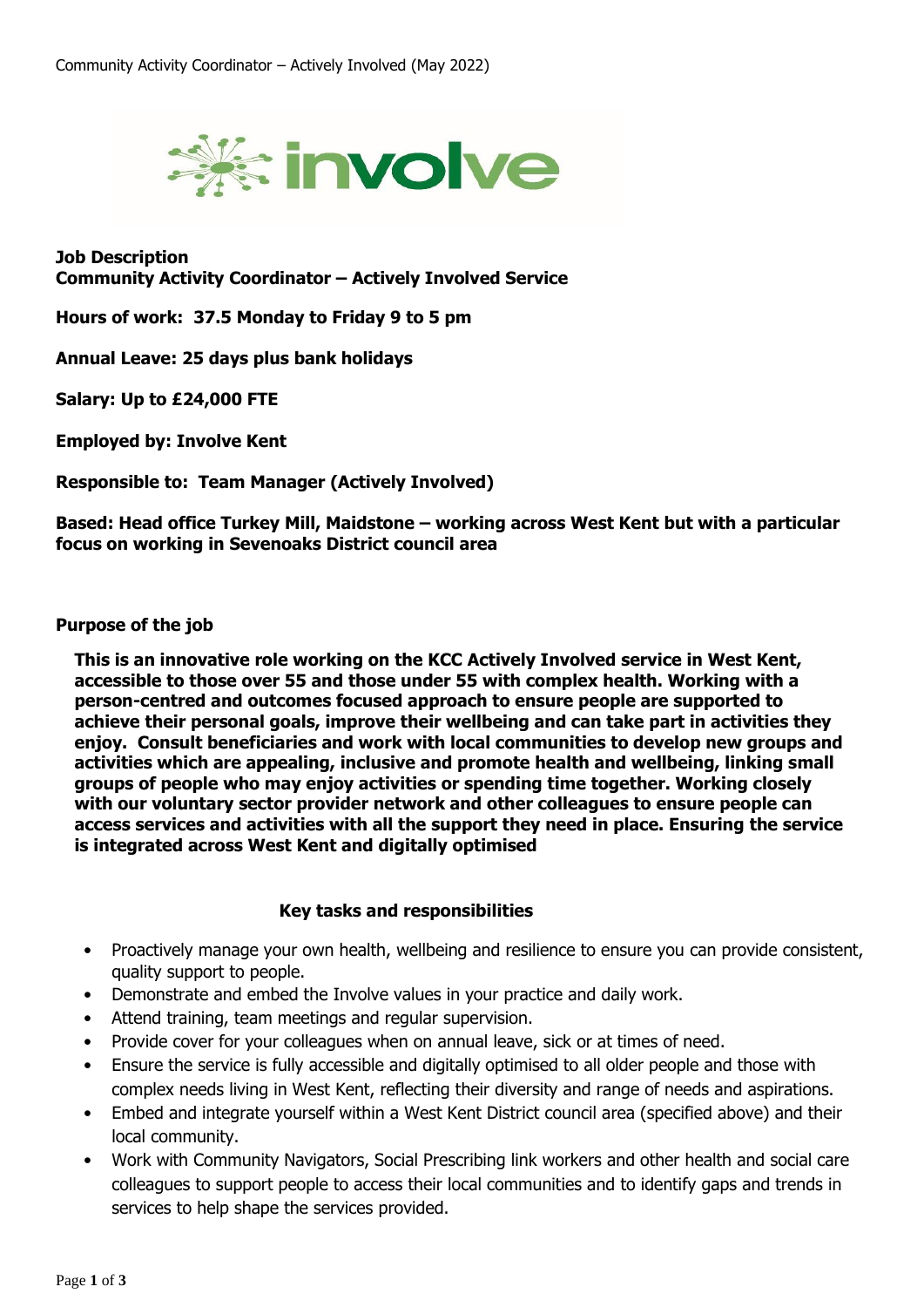Community Activity Coordinator – Actively Involved (May 2022)

- Work in partnership with the Wellbeing Support Workers to ensure local groups and activities are set up and identified through the needs of people they have worked with. Encourage those people to be involved in the co-production of groups.
- Develop and coordinate new groups for people, including digital offers. With a focus on exercise, social groups, and volunteer opportunities.
- Ensure groups are sustainable, eg members encouraged to jointly pay small costs, maximise free venue opportunities and the use of volunteers
- Recruit, train, support and supervise teams of volunteers to assist with running groups and buddying new members.
- Facilitate the provision of direct support to enable people to attend community activities using volunteers or group buddies eg car share
- Facilitate and coordinate an Older person Forum in the area, encouraging older people to join a steering group to ensure there is co-production and engagement.
- Work as a member of a team to contribute to meeting all contract KPI's and targets.
- Promote learning and enablement with people to ensure digital inclusion and empowerment to remain independent, including volunteering their skills and wisdom as volunteers to support others.
- Attend; networking events, promotional events, working groups to raise awareness of the Community Wellbeing contract within the West Kent area.
- Refer people onto Community Navigators for face-to-face appointments to complete KCC approved Community Equipment Assessment that supports people where eligible to access equipment and technology that helps them remain independent for longer including Telecare.
- Work with Community Navigators to ensure people are referred or signposted for a KCC Care Act Assessment of their needs or supported to purchase relevant help when care and support needs are identified.
- Use the Involve 'Connect Well West Kent' website and networks to maximise existing provision and to fill any gaps identified. Ensure new groups are included in the website by working with the Involve Information Officer.
- Ensure all necessary data and information is recorded accurately and entered confidentially on Involve's database with awareness of information governance best practice.
- Achieve demanding targets for numbers of people engaged and supported. Ensuring the service and support to people is outcome focused and work innovatively to facilitate improved outcomes for people.
- Build positive relationships and maintain contact with our District Network Partners to ensure any provision and set up of groups and activities dovetails.
- Demonstrate and work to the Involve values of excellence, innovation, can-do approach, valuing difference and people first.
- Undertake Esther Ambassador Ambassador training and work to the Esther philosophy.
- Work with the Wellbeing support Worker to address any identified inequalities in people being able to attend groups are addressed, by potential use of our Access and Inclusion funds and appropriate support brokered to enable inclusion.
- Any other tasks and responsibilities that may be identified as necessary as the service evolves and develops.